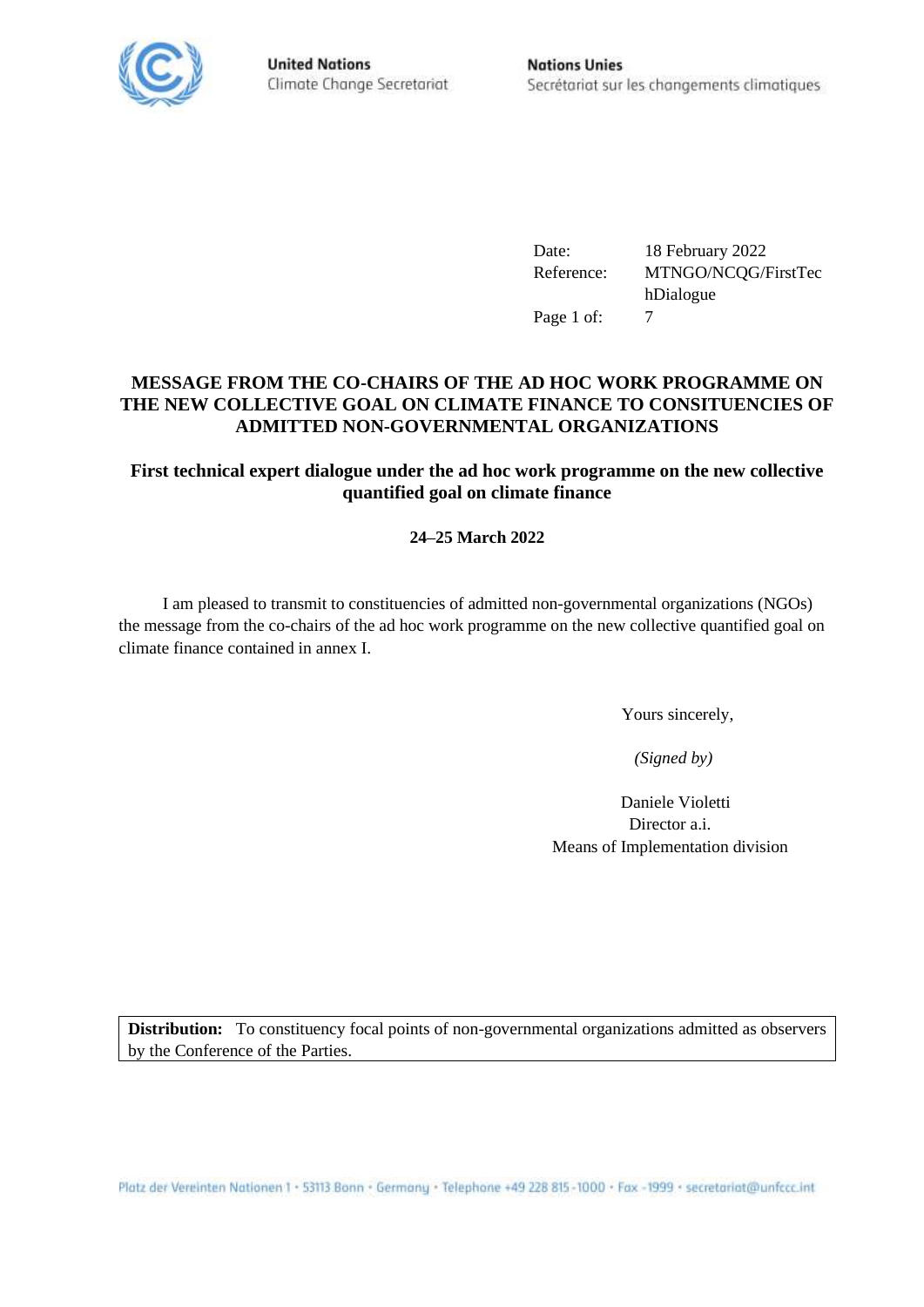

#### Annex I

### **Message from the co-chairs of the ad hoc work programme on the new collective quantified goal on climate finance**

Dear colleagues,

CMA 3 established an ad hoc work programme for 2022–2024 on the new collective quantified goal on climate finance, to be facilitated by two co-chairs. We are honoured to have been appointed by the President of CMA 3 to co-chair the ad hoc work programme in 2022 and thank him for entrusting us with this role.

As the co-chairs of the ad hoc work programme, we have been requested by the CMA to conduct four technical expert dialogues this year, with one of these dialogues to be held in conjunction with the first regular session of the subsidiary bodies for the year and one to be held in conjunction with the session of the CMA, and the two remaining dialogues to be organized in separate regions with a view to facilitating inclusive and balanced geographical participation.

We are pleased to notify constituencies of admitted non-governmental organizations that the **first technical expert dialogue** will be held at Kirstenbosch National Botanical Garden in Cape Town, Republic of South Africa, from 24 to 25 March 2022. The provisional programme is contained in annex II to this message and related information will be made available at [https://unfccc.int/NCQG.](https://unfccc.int/NCQG)

Representatives of admitted NGOs nominated by constituency focal points must register for the dialogue using the observer registration form for NGOs, which has been sent to constituency focal points. Kindly note that, owing to the limited capacity of the venue, only **two representatives per constituency** will be permitted to participate in person. The deadline for registration through the constituency focal points is **Monday, 28 February 2022**.

All other interested observers may participate virtually. The deadline for registration for virtual participation through the constituency focal points is **Monday, 7 March 2022**. In view of the need to confirm the arrangements for the dialogue as early as possible, registrations received after the abovementioned deadlines may not be processed. Further details relevant to in-person and virtual participation in the dialogue will be communicated directly to the registered participants.

Once the constituency focal points have confirmed their nominations, the registration forms should be emailed to [cool@unfccc.int.](mailto:cool@unfccc.int)

In accordance with decision 23/CP.18, and with a view to informing more effective climate change policy that addresses the needs of women and men equally, the nomination of women to attend the first technical expert dialogue is kindly encouraged.

Kindly note that the conduct of the dialogue is subject to confirmation by the UNFCCC secretariat that it can proceed in accordance with any COVID-19 regulations put in place by the secretariat and/or the Government of South Africa and the subsequent availability of facilities at Kirstenbosch National Botanical Garden.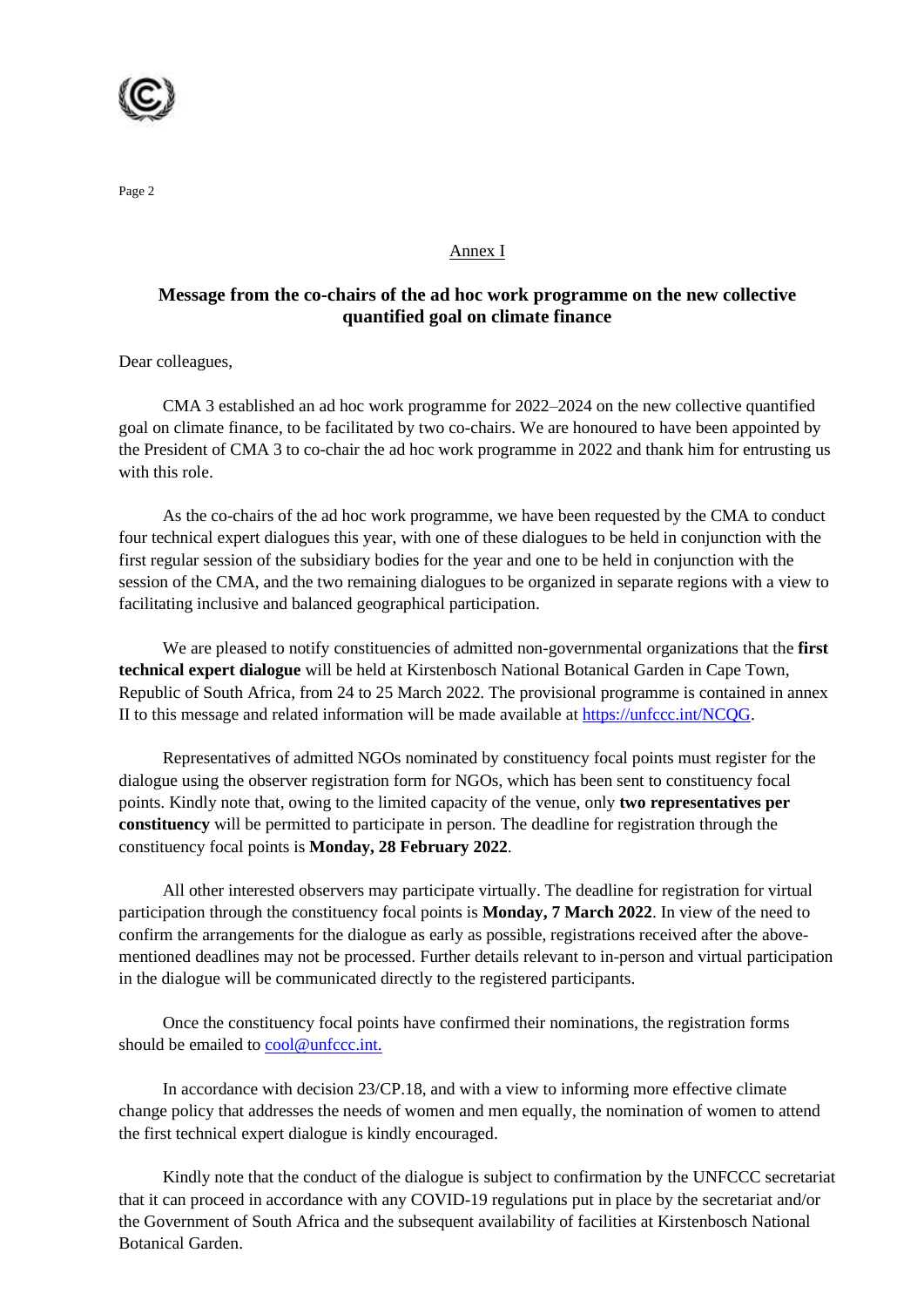

In addition, we would like to remind Parties, constituted bodies under the Convention and the Paris Agreement, the operating entities of the Financial Mechanism, climate finance institutions, observers and observer organizations, and other stakeholders, particularly from the private sector, to submit their views on the objectives referred to in paragraph 15 and on the elements referred to in paragraph 16 of decision 9/CMA.3 via the submission portal<sup>1</sup> by February and August 2022 respectively.

Finally, we would like to reiterate our intention to conduct the ad hoc work programme in an open, inclusive and transparent manner, ensuring participatory representativeness. In the course of the year, we will actively consult with the constituted bodies, in particular the Standing Committee on Finance, as well as United Nations agencies, climate finance experts, academia, private sector and civil society actors with a view to informing the work programme. As such, we will be available for meetings upon the request of any Party, regional group of Parties or relevant stakeholders.

For further information on the dialogue, please contact [climatefinance@unfccc.int.](mailto:climatefinance@unfccc.int)

Yours sincerely,

 *Signed by Signed by*

Federica Fricano Kishan Kumarsingh Co-Chair Co-Chair

> Ad hoc work programme on the new collective quantified goal on climate finance

Enclosure: Registration form for NGOs

<sup>1</sup> [https://www4.unfccc.int/sites/submissionsstaging/Pages/Home.aspx.](https://www4.unfccc.int/sites/submissionsstaging/Pages/Home.aspx)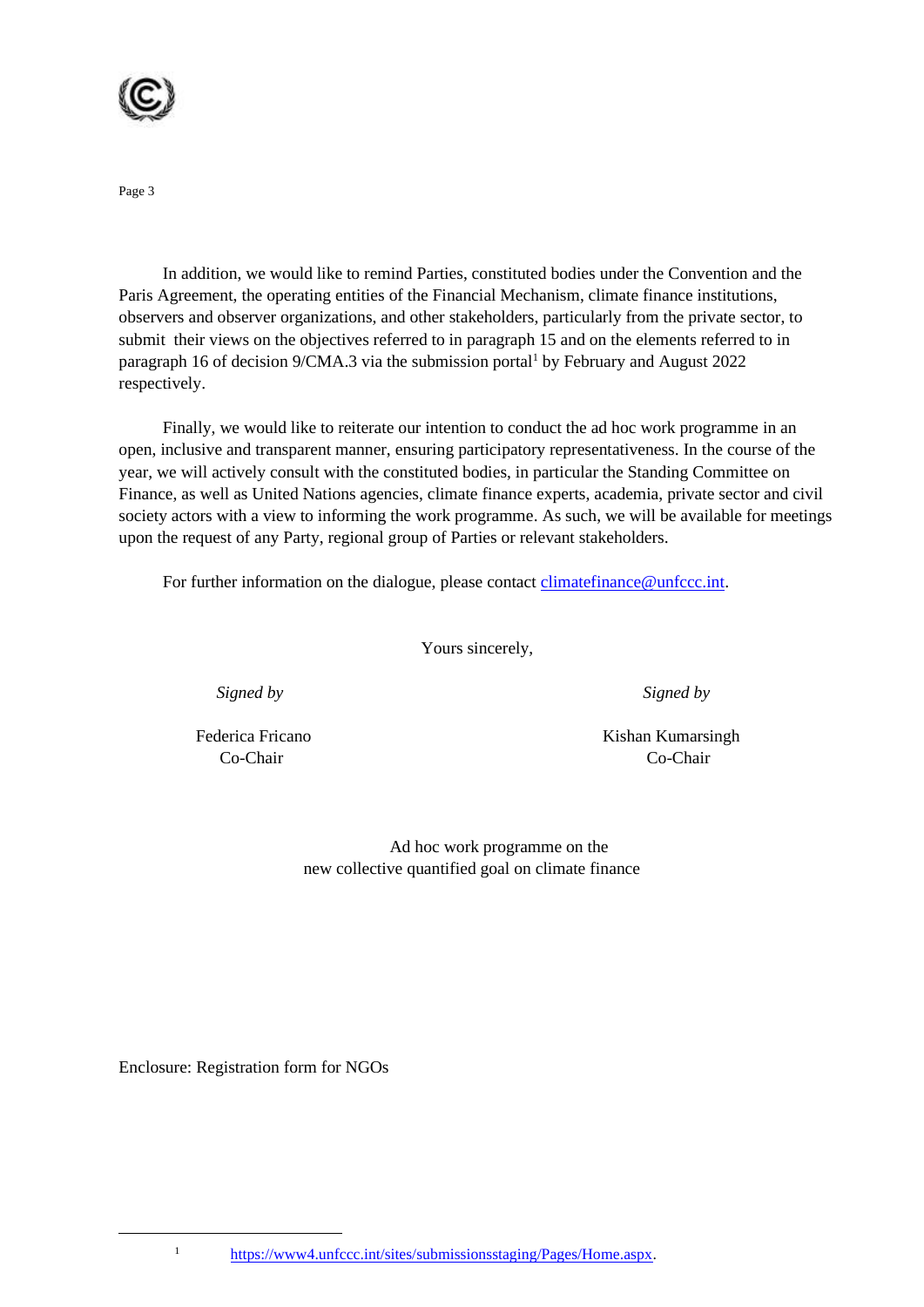

Annex II

# **New Collective Quantified Goal on Climate Finance First Technical Expert Dialogue**

Kirstenbosch National Botanical Garden, Cape Town, Republic of South Africa 24–25 March 2022

PROVISIONAL PROGRAMME

#### **BACKGROUND**

The Conference of the Parties serving as the meeting of the Parties to the Paris Agreement (CMA), at its third session, established an ad hoc work programme on the new collective quantified goal on climate finance from 2022 to 2024 and decided to conduct four technical expert dialogues per year, with one to be held in conjunction with the first regular sessions of the Subsidiary Bodies and one to be held in conjunction with the CMAs, and the two remaining dialogues to be organized in separate regions with a view to facilitating inclusive and balanced geographical participation.

| DAY 1 (Thursday, 24 March 2022) |                                                                           |                                                                                                        |  |  |
|---------------------------------|---------------------------------------------------------------------------|--------------------------------------------------------------------------------------------------------|--|--|
| <b>Time</b>                     | Session titles/description                                                | <b>Speakers and Facilitators</b>                                                                       |  |  |
| $08:00 - 09:00$                 | Registration                                                              |                                                                                                        |  |  |
| $09:00 - 09:30$                 | Welcoming remarks and introduction of the first technical expert dialogue | Welcoming remarks<br>Introduction, overview and expectations of<br>the first technical expert dialogue |  |  |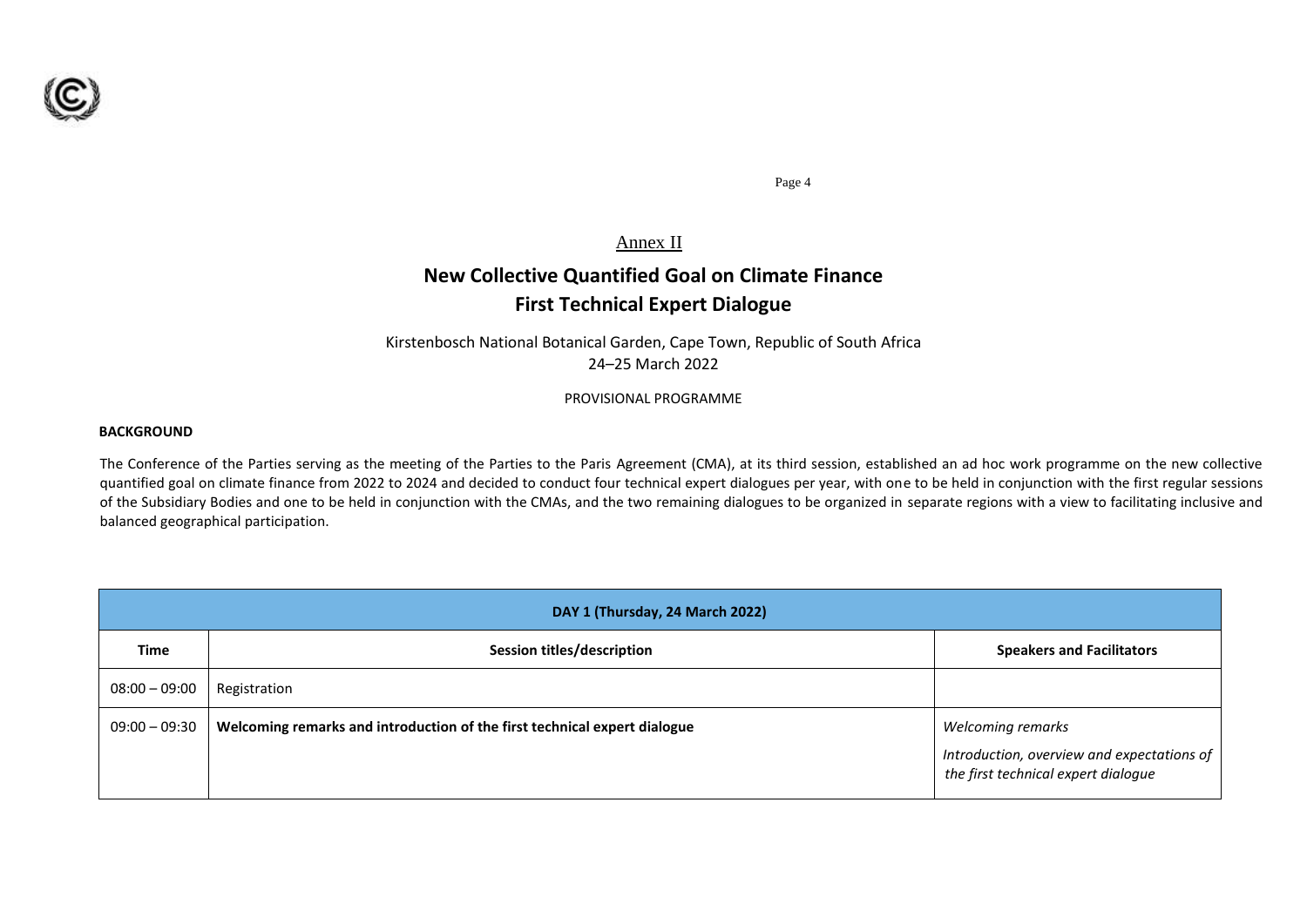

| DAY 1 (Thursday, 24 March 2022) |                                                                                                                                                                                                                                                                                                                                                                                                                                                                                                                                                |                                                                          |  |
|---------------------------------|------------------------------------------------------------------------------------------------------------------------------------------------------------------------------------------------------------------------------------------------------------------------------------------------------------------------------------------------------------------------------------------------------------------------------------------------------------------------------------------------------------------------------------------------|--------------------------------------------------------------------------|--|
| $09:30 - 10:15$                 | SESSION 1: Setting the scene -The NCQG in the context of contributing to accelerating the achievement of<br><b>Article 2 of the Paris Agreement</b>                                                                                                                                                                                                                                                                                                                                                                                            | Key-note presentation                                                    |  |
|                                 | This session will deliberate on how the NCQG on climate finance will contribute to the achievement of the<br>provisions of Article 2 of the Paris Agreement with regards to its temperature goal, increasing the ability to<br>adapt to the adverse impacts of climate change and foster climate resilience and low greenhouse gas emissions<br>development, in a manner that does not threaten food production; and making finance flows consistent with a<br>pathway towards low greenhouse gas emissions and climate-resilient development. | Questions and answers                                                    |  |
| $10:15 - 11:45$                 | <b>BREAKOUT GROUP SESSION 1</b>                                                                                                                                                                                                                                                                                                                                                                                                                                                                                                                |                                                                          |  |
|                                 | *Coffee/tea will be served at the breakout groups                                                                                                                                                                                                                                                                                                                                                                                                                                                                                              |                                                                          |  |
| $11:45 - 13:00$                 | REPORT BACK of breakout group session 1 and plenary discussions                                                                                                                                                                                                                                                                                                                                                                                                                                                                                | Open discussions                                                         |  |
| $13:00 - 14:00$                 | Lunch                                                                                                                                                                                                                                                                                                                                                                                                                                                                                                                                          |                                                                          |  |
| $14:00 - 15:00$                 | SESSION 2: Lessons learned from mobilization of climate finance<br>This session aims at providing space for participants to share views and experience on the mobilization of<br>climate finance, including from the goal of mobilizing jointly USD 100 billion per year in the context of<br>meaningful mitigation actions and transparency on implementation, and how these can inform deliberations on<br>the NCQG.                                                                                                                         | Scene-setting presentation<br>Panel discussions<br>Questions and answers |  |
| $15:00 - 16:30$                 | <b>BREAKOUT GROUP SESSION 2</b><br>*Coffee/tea will be served at the breakout groups                                                                                                                                                                                                                                                                                                                                                                                                                                                           |                                                                          |  |
| $16:30 - 17:45$                 | REPORT BACK of BOG 2 and plenary discussion                                                                                                                                                                                                                                                                                                                                                                                                                                                                                                    | Open discussions                                                         |  |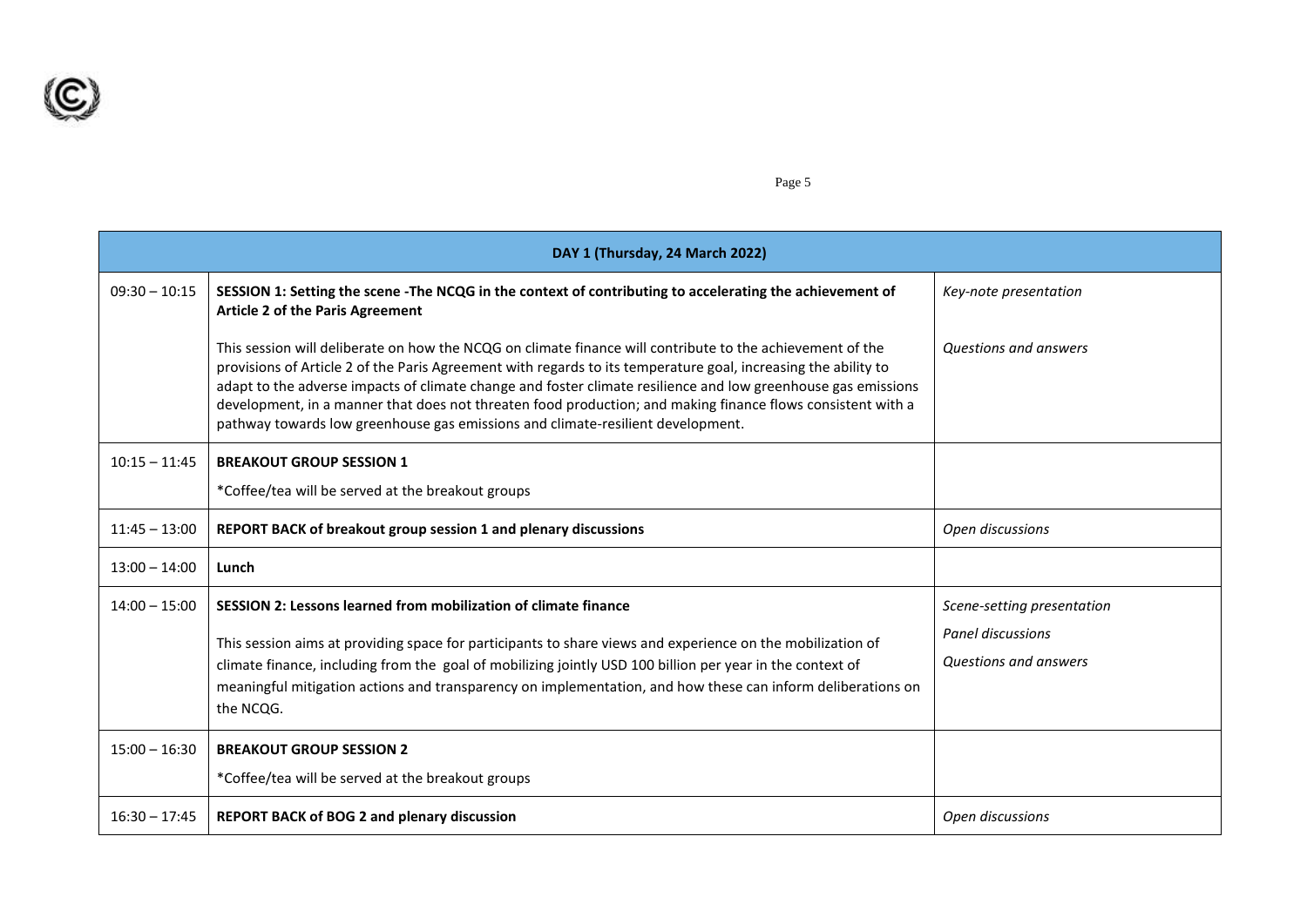

| DAY 1 (Thursday, 24 March 2022) |                                    |                       |
|---------------------------------|------------------------------------|-----------------------|
|                                 | $17:45 - 18:00$   Closing of day 1 | Highlights of the day |

| Day 2 (Friday, 25 March 2022)      |                                                                                                                                                                                                                                                                                                                                                                                                                                                                                                   |                                                                          |  |  |
|------------------------------------|---------------------------------------------------------------------------------------------------------------------------------------------------------------------------------------------------------------------------------------------------------------------------------------------------------------------------------------------------------------------------------------------------------------------------------------------------------------------------------------------------|--------------------------------------------------------------------------|--|--|
| Time                               | <b>Description</b>                                                                                                                                                                                                                                                                                                                                                                                                                                                                                | <b>Speakers and Facilitators</b>                                         |  |  |
| $09:00 - 10:00$                    | SESSION 3: The needs and priorities of developing country Parties<br>Bearing in mind decision 14/CMA.1, this session will present the key findings on the needs and priorities of<br>developing country Parties, drawing from national, regional and global reports.                                                                                                                                                                                                                              | Scene-setting presentation<br>Panel discussions<br>Questions and answers |  |  |
| $10:00 - 11:00$                    | SESSION 4: Quantity, quality, scope and access features, as well as sources of funding, of the goal and<br>transparency arrangements to track progress towards achievement of the goal<br>Bearing in mind decision 14/CMA.1, this session aims at proving space for participants to deliberate on the<br>elements of quantity, quality, scope and access features, as well as sources of funding, of the goal and<br>transparency arrangements to track progress towards achievement of the goal. | Scene-setting presentation<br>Panel discussions<br>Questions and answers |  |  |
| $11:00 - 12:30$                    | <b>BREAKOUT GROUP SESSIONS 3 and 4</b><br>*Coffee/tea will be served at the breakout groups                                                                                                                                                                                                                                                                                                                                                                                                       |                                                                          |  |  |
| $12:30 - 13:30$<br>$13:30 - 15:00$ | Lunch<br><b>REPORT BACK of BOG 3 and 4 and plenary discussion</b>                                                                                                                                                                                                                                                                                                                                                                                                                                 | Open discussions                                                         |  |  |